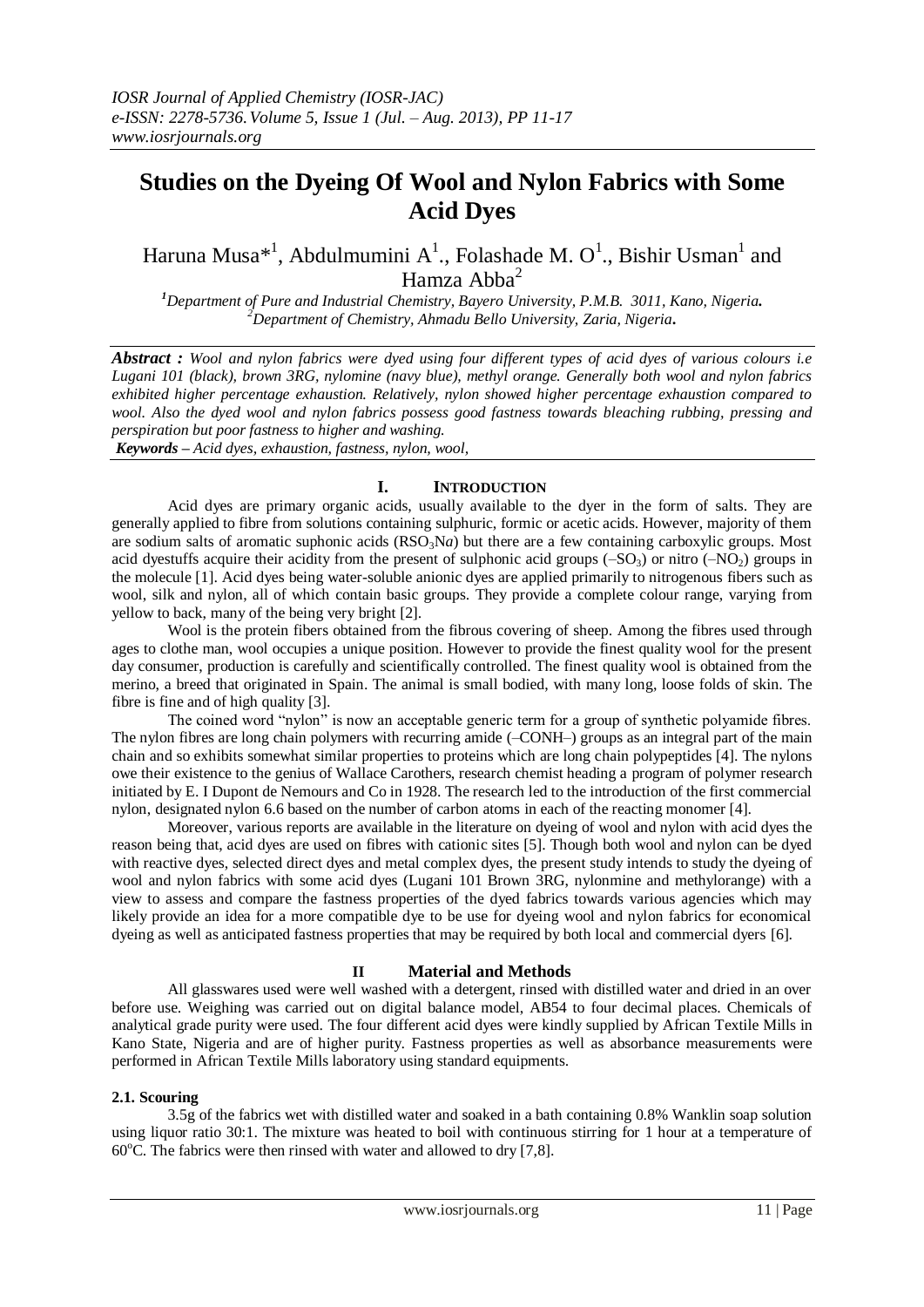# **2.2. Bleaching**

1g of wool fabric was immersed in a solution containing 10cm<sup>3</sup> of 30% hydrogen peroxide (H<sub>2</sub>O<sub>2</sub>),  $6cm<sup>3</sup>$  of 10% mgSO<sub>4</sub> and 100cm<sup>3</sup> of water. The fabric was then rinsed with water and allowed to dry [8].

# **2.3. Determination of λmax**

0.01g each the four dyes was dissolved separately in 1 litre of distilled water. The absorbance of the dye solutions was then measured at varying wavelengths between 400 – 700nm at an interval of 10nm.

# **2.4. Calibration curve**

The calibration curve for each dye was obtained by taking the absorbance at different concentrations of the dye solutions at their respective λmax. The range of concentrations used were 0.01g/litre, 0.005g/litre, 0.0033g/litre, 0.0025glitre, 0.00166g/litre,0.00143g/litre, 0.00125g/litre,0.00111g/litre and 0.01g/litre. Absorbance was then plotted against concentration (g/litre).

## **2.5. Dyeing of wool**

The recipe used were: 3.5g fabric, liquor ratio  $(100:1)$  volume of dye  $(50cm<sup>3</sup>)$  and volume of Glaubers salt (15cm<sup>3</sup>). The concentrations of the stock solutions used were: Dye solution 1%, Glaubers salt 10% and H2SO<sup>4</sup> 99%. Simple laboratory methods of dyeing were adopted in dyeing the wool fabric with acid dyes as follows: 3.5g of wool fabric was immersed in the dye bath containing the above recipe and was stirred for 15 miutes. The dye bath was heated to 90 $^{\circ}$ C for over 30 minutes with 10cm<sup>3</sup> of the sodium sulphate added after 15 minutes, the remaining  $5 \text{cm}^3$  was added at 90 $^{\circ}$ C. The temperature was maintained for another 60 minutes with stirring [2,9].

# **2.6. Dyeing of Nylon**

The recipe used were:  $3.5g$  fabric, liquor ratio (100:1) volume of dye (50cm<sup>3</sup>), volume of hexamethylenediammine (10cm<sup>3</sup>) and volume of ammonium acetate (10cm<sup>3</sup>). The concentrations of the stock solution used were: 1% Dye solution, 3% ammonium acetate and 1% hexamethylene diammine. 10cm<sup>3</sup> of hexamethylene diammine and 10cm<sup>3</sup> of ammonium acetate were mixed and pH raised to 6.5 and the temperature was also gradually raised to  $98^{\circ}$ C. 50cm<sup>3</sup> of 1% dye solution was then added to the dye bath. The fabric was then immersed in the dye solution and dyeing was carried out for 45 minutes. The fabric was then removed, rinsed and allowed to dry [2,10].

# **2.7. Soaping**

3.5g of the dyed wool fabric was immersed in  $25 \text{cm}^3$  of  $2 \text{g/litre}$  detergent solution and stirred continuously for 30 minutes at room temperature. The fabric was then removed, rinsed and allowed to dry.

# **3.1. Fastness to washing**

# **III Colour Fastness Tests**

The dyed specimens of dimension 5cm X 4cm each were placed between two pieces of undyed cotton fabric of the same dimension. The three pieces attached to each were held together by stitching round the edges to make a composite specimen. The specimen was placed in the wash liquor containing 25cm<sup>3</sup> of 2g/litre detergent solution, heated for 30 minutes at 60°C. The composite specimen were then removed, thoroughly rinsed, opened and air-dried. The change in colour and the staining of the adjacent undyed fabric were assessed using the grey scale [11].

# **3.2. Fastness to bleaching**

The dyed wool and nylon fabrics were cut into 5cm X 4cm pieces, placed between two pieces of undyed white fabric and stitched together round the edges to make a composite specimen. Each of the specimen was treated with 25cm<sup>3</sup> of 30% hydrogen peroxide. They were then removed, rinsed and air dried. The dyed fabric was detached from the undyed one. The change in colour and degree of staining of the undyed material were assessed using the appropriate grey scale[12].

# **3.3. Fastness to dry pressing**

This was carried out by positioning 5cm X 4cm dyed fabric on a piece of dried white cloth of the same size and then pressed with a hot pressing iron for 20 seconds. The change in colour of the dyed material and the degree of staining of the undyed cloth were assessed using grey scale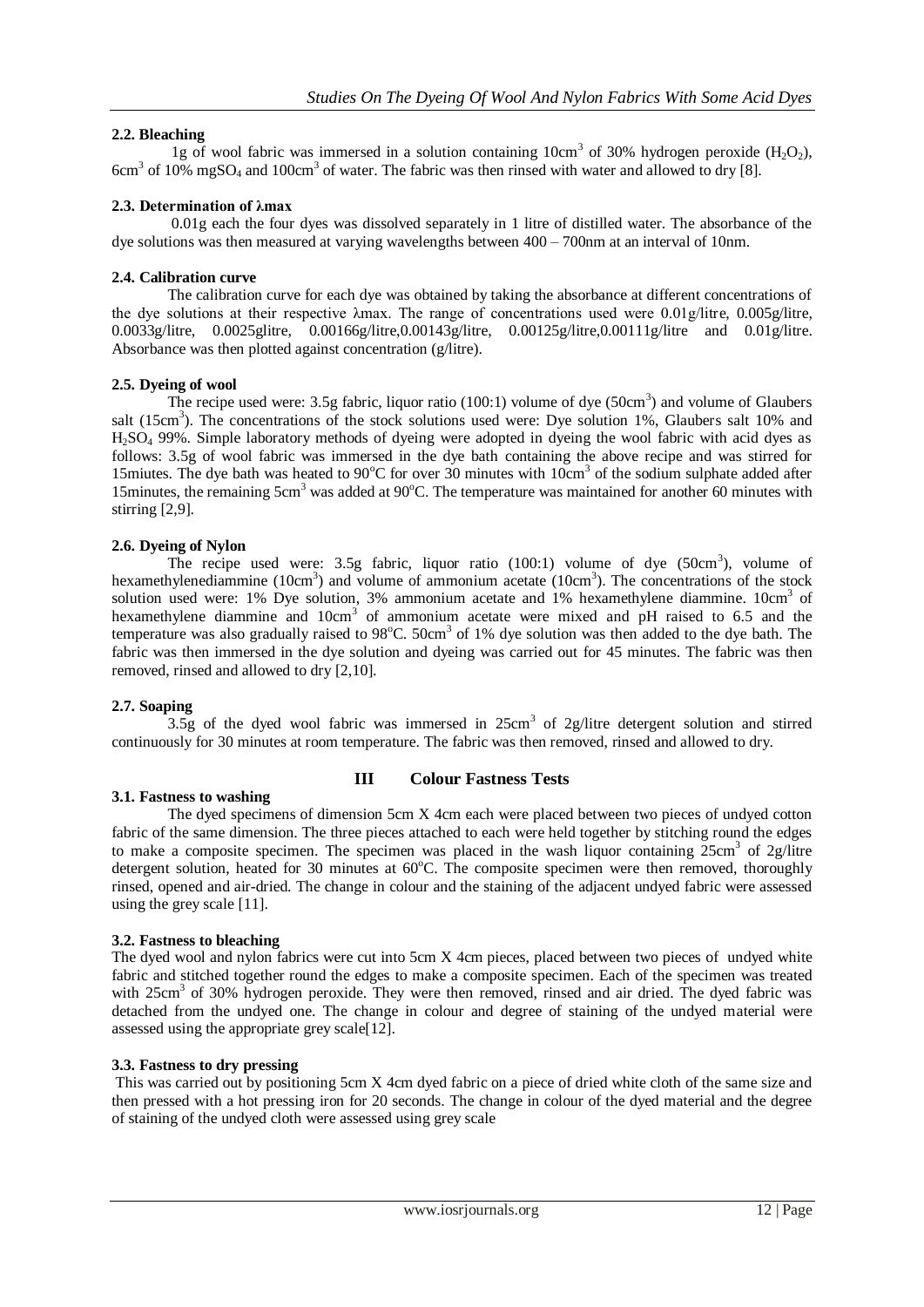## **3.4. Fastness to damp pressing**

The damp pressing was carried out by placing the dyed fabric (5cm X 4cm) between the dried white cloth and a wet white cloth of the same size. The wet white cloth was placed on top white the dried white cloth was placed below. They were then pressed together for 20 seconds. The change in colour of the dyed material and the degree of staining of the white cloth were assessed using grey scale.

## **3.5. Fastness to rubbing**

The dyed fabrics in contact with undyed fabric were pinned together (size, 5cm X 4cm). The two were rubbed several times together by hand. The change in colour and degree of staining of the undyed fabric was assessed using the appropriate grey scale.

## **3.6. Fastness to light**

Strips of the dyed fabric and the blue wool standard were cut and mounted on a cardboard paper and half portions of the specimens were covered to block the source of light from getting to that portion. The specimens were exposed to artificial light source in a fadeometer instrument for two weeks. Eight Blue Wool Standards were also exposed simultaneously with the specimens for the same period. The specimens were then removed and the extents of their fading were assessed in comparison with the blue wool standard.

## **3.7. Fastness to perspiration**

The perspiration fastness test required two different solutions i.e the acidic and the alkaline perspiration solutions. The test was carried out using composite specimen which was prepared as described previously. The composite specimens were immersed separately in alkaline and acidic solutions using liquor ratio of 20:1. The specimens were left in the solutions for 30 minutes at room temperature after which the specimens were brought out, drained and placed in between two glass slides for four hours. They were then removed and dried. The colour change of the dyed fabrics and degree of staining of the adjacent white fabrics were assessed using a grey scale.

# **1V Results And Discussions**

# **4.1 Purification of fabrics, Determination of λmax and Preparation of Calibration Curve**

Scouring and bleaching are performed on fabrics before dyeing in order to remove natural fats, waxes, proteins, dirt, oil, impurities and colouring matter. The scored fabric was found to be cleaner with higher rates of dye absorption and equally, the bleached fabric (wool) becomes white while the appearance of nylon fabric after bleaching remains the same as it were before bleaching i.e there was no visible change after bleaching of the nylon fabrics. This result suggest that wool being a natural fibre contains natural colouring matters or impurities which can only be removed by bleaching in contrast to nylon which is man – made fibre, devoid of coloured impurities hence can be dyed without further purification.

The λmax of the four dyes are presented in Table 1.

| Dye | Name of dye   | $\lambda$ max (nm) |
|-----|---------------|--------------------|
|     | Lugani 101    | 600nm              |
|     | Methyl orange | 501nm              |
|     | Brown 3RG     | 440nm              |
|     | Nylomine      | 400 <sub>nm</sub>  |

**Table 1:** λmax values for dye A, B, C, and D

The λmax values obtained for the four dyes varied from 600nm for dye A to 400nm for dye D. the difference in the λmax values for the dyes may be due to the fact that the dyes have different colours and different chromophore constitution; hence they will absorb radiation selectively from the visible region (4).

Similarly, the absorbance values of different concentrations of dyes A, B, C and D at various λmax are presented in Table 2.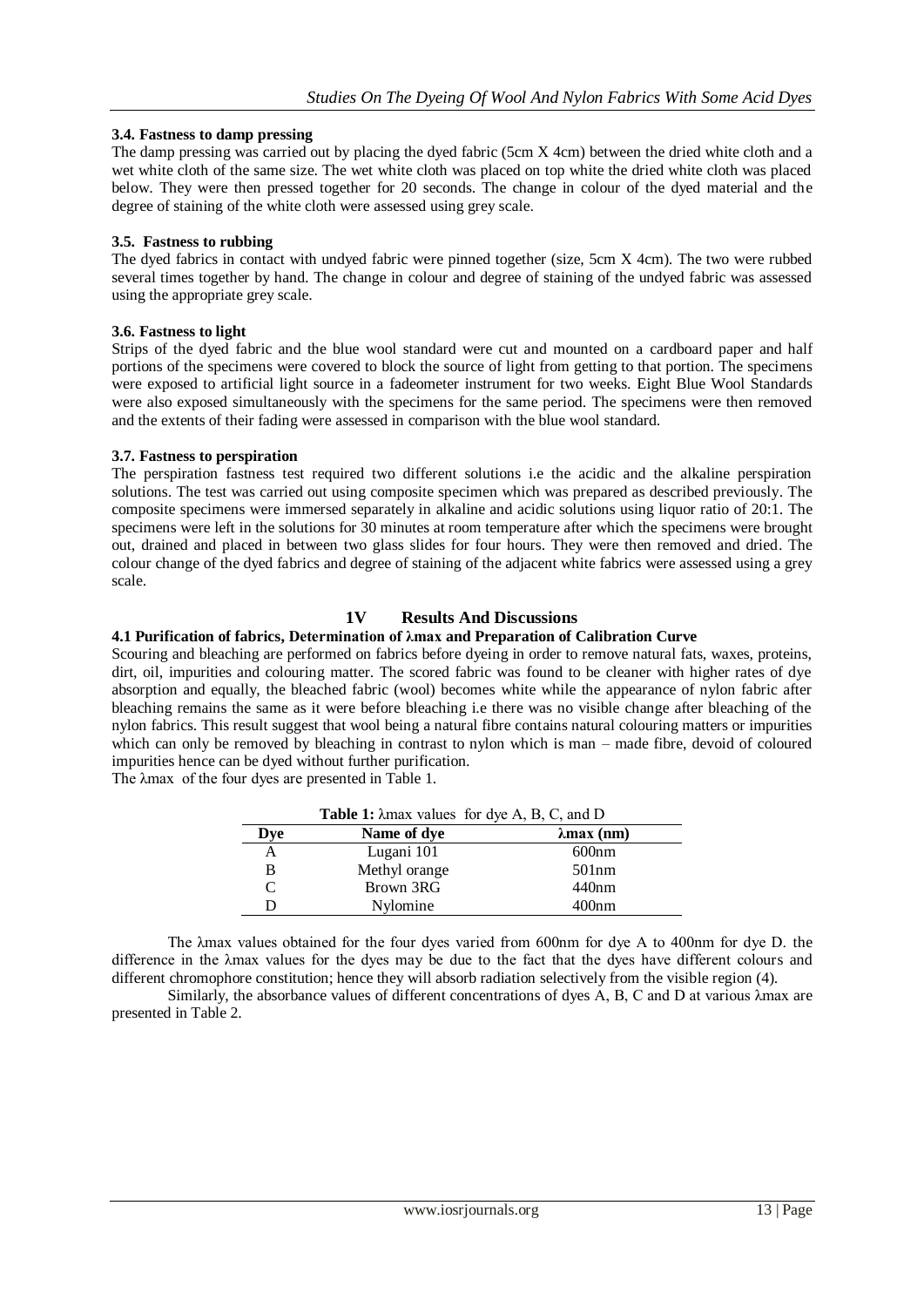|                               | <b>Absorbances</b> |       |       |       |  |
|-------------------------------|--------------------|-------|-------|-------|--|
| Concentration of dyes $(g/L)$ | Dve A              | Dve B | Dve C | Dve D |  |
| 0.01                          | 1.268              | 1.82  | 0.843 | 0.018 |  |
| 0.005                         | 0.683              | 1.644 | 0.451 | 0.018 |  |
| 0.0033                        | 0.440              | 1.361 | 0.317 | 0.016 |  |
| 0.0025                        | 0.322              | 1.034 | 0.234 | 0.014 |  |
| 0.002                         | 0.262              | 0.859 | 0.180 | 0.012 |  |
| 0.0016                        | 0218               | 0.729 | 0.150 | 0.011 |  |
| 0.00143                       | 0.179              | 0.670 | 0.128 | 0.010 |  |
| 0.00125                       | 0.161              | 0.565 | 0.113 | 0.009 |  |
| 0.00111                       | 0.136              | 0.470 | 0.100 | 0.006 |  |
| 0.001                         | 0.122              | 0.355 | 0.09  | 0.005 |  |

**Table 2:** Absorbance value at different concentrations of dye A, B, C, and D at their various λmax

## **4.2. Dyeing**

At the end of the dyeing process, using the exhaustion method for the two fabrics, dyed fabrics of different depth of shades were obtained with wool fabric having higher depth of shades as evident from visual assessment of the dyed materials.

#### **4.3. Percentage exhaustion (%E)**

This is the amount of dye uptake by the fabric was calculated using the equation:

$$
\% E = \frac{C_i - C_f}{C_i} \times 100
$$

Where  $C_i$  = concentration of the dye in the dyebath before dyeing

 $C_f$  = concentration of dye in the dyebath after dyeing.

The results for percentage exhaustion of dyes on wool and nylon are presented in table 3 and 4 respectively.

| <b>Table 3:</b> Percentage exhaustion (%E) of dyes on wool |  |
|------------------------------------------------------------|--|
|------------------------------------------------------------|--|

|     | ັ         |            |     |
|-----|-----------|------------|-----|
| Dve |           | $\rm{C}_f$ | % E |
| А   | 0.01      | 0.0027     | 73% |
| B   | 0.01      | 0.006      | 94% |
| С   | 0.01      | 0.0022     | 78% |
| D   | $_{0.01}$ | 0.0038     | 62% |

The percentage exhaustion of dyes varies from 89% to 50% for wool and 62% to 94% for nylon fabrics. Dye B has the highest percentage exhaustion for both wool and nylon (i.e 89% for wool and 94% for nylon). This may be due to its relatively low molecular size and also low anion affinity which enable it to exhibit good leveling and migration properties.

Generally it can be seen from the tales (3 and 4) that acid dyes exhibit higher affinity on nylon and wool. The substantivity for acid dyes derives mainly from the presence in their structure of terminal amino groups, and to some extent also, of amide links in the polymer chain. The higher parentage exhaustion of these dyes may be due to the presence of large number of amino end groups (AEG) on nylon fibre.

However, the mechanisms of dyeing nylon and wool with acid dyes are shown in figure 1 and 2. From figure 1, it can be seen that dye attachment onto nylon is by ionic or salt links.

$$
H_3\overset{+}{N}-\text{Nylon}-\text{COO}^-
$$
\n
$$
\overset{+}{X}H_3\overset{-}{N}-\text{Nylon}-\text{COOH}
$$
\n
$$
\overset{+}{\overline{D}}H_3\overset{+}{N}-\text{Nylon}-\text{COOH} + \text{N}aX
$$
\n
$$
\overset{-}{\text{Figure 1: Mechanism of dyeing nylon acid dyes}}
$$

A similar mechanism for wool dyeing with acid dyes (Figure 2) reveals that dye attachment onto wool is by ionic or salt links.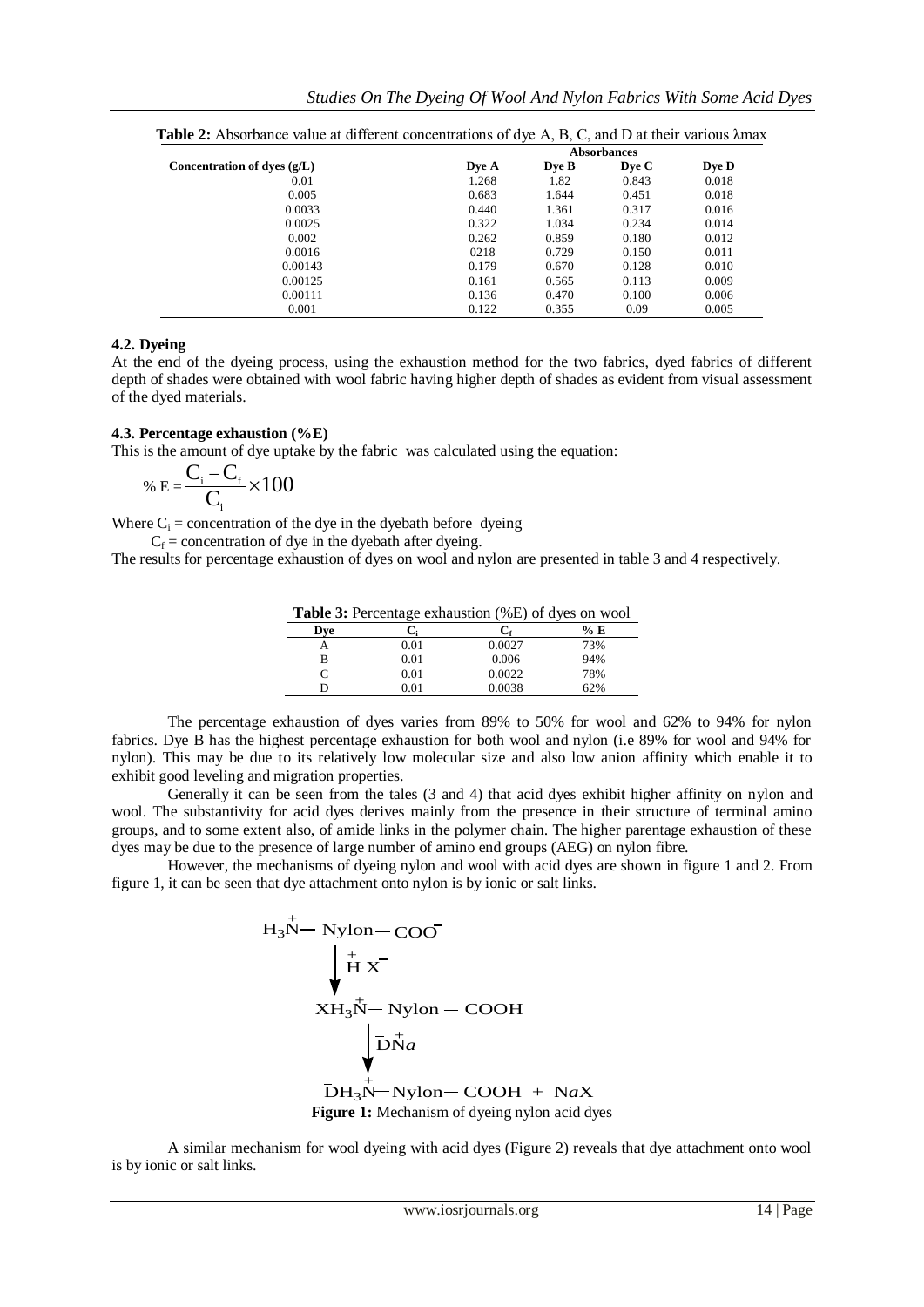

**Figure 2:** Mechanism of dyeing wool acid dyes

## **4.5. Fastness Properties of the dyed Nylon and Wool fabrics**

| <b>Fastness</b> | Shade change of      |                 | <b>Staining of adjacent</b> |  |
|-----------------|----------------------|-----------------|-----------------------------|--|
| grade           | tested sample        | <b>Fastness</b> | white sample                |  |
| Grade 5         | No change            | Excellent       | No staining                 |  |
| Grade 4         | Slight loss in depth | Good            | Very slight staining        |  |
| Grade 3         | Appreciable loss     | Fair            | Moderate staining           |  |
| Grade 2         | Significant loss     | Poor            | Significant staining        |  |
| Grade 1         | Great loss in depth  | Very poor       | Deep staining               |  |

#### **Table 6. Description of the light fastness grades**

|                          |             |                                                                                                                                                                                                                               | $NH_3^+$ – wool – HOOC –<br>$\begin{bmatrix} 1 \\ DMa \end{bmatrix}$                |                      |                |                                     |              |        |           |
|--------------------------|-------------|-------------------------------------------------------------------------------------------------------------------------------------------------------------------------------------------------------------------------------|-------------------------------------------------------------------------------------|----------------------|----------------|-------------------------------------|--------------|--------|-----------|
|                          |             |                                                                                                                                                                                                                               |                                                                                     |                      |                |                                     |              |        |           |
|                          |             |                                                                                                                                                                                                                               | $DH_3N$ – wool – HOOC – $\leftarrow$ + $\overrightarrow{Na}$ + $\overrightarrow{X}$ |                      |                |                                     |              |        |           |
|                          |             |                                                                                                                                                                                                                               | Figure 2: Mechanism of dyeing wool acid dyes                                        |                      |                |                                     |              |        |           |
|                          |             | 4.5. Fastness Properties of the dyed Nylon and Wool fabrics                                                                                                                                                                   |                                                                                     |                      |                |                                     |              |        |           |
|                          |             | At the end of the soaping process, the dyed materials were found to be brighter when compared to their<br>appearance before soaping.                                                                                          |                                                                                     |                      |                |                                     |              |        |           |
|                          |             | The results of these fastness tests are shown in Table 7, 8, 9, 10 and 11. Tables 5 and 6 describe the normal<br>fastness grades (washing, pressing, bleaching, perspiration etc) and light fastness grades respectively [13] |                                                                                     |                      |                |                                     |              |        |           |
|                          |             | Table 5. Description of normal fastness grades                                                                                                                                                                                |                                                                                     |                      |                |                                     |              |        |           |
| <b>Fastness</b>          |             | Shade change of                                                                                                                                                                                                               |                                                                                     |                      |                | <b>Staining of adjacent</b>         |              |        |           |
| grade                    |             | tested sample                                                                                                                                                                                                                 | <b>Fastness</b>                                                                     |                      |                | white sample                        |              |        |           |
| Grade 5<br>Grade 4       |             | No change<br>Slight loss in depth                                                                                                                                                                                             | Excellent<br>Good                                                                   |                      |                | No staining<br>Very slight staining |              |        |           |
| Grade 3                  |             | Appreciable loss                                                                                                                                                                                                              | Fair                                                                                |                      |                | Moderate staining                   |              |        |           |
| Grade 2                  |             | Significant loss                                                                                                                                                                                                              | Poor                                                                                |                      |                | Significant staining                |              |        |           |
| Grade 1                  |             | Great loss in depth                                                                                                                                                                                                           | Very poor                                                                           |                      |                | Deep staining                       |              |        |           |
|                          |             | Table 6. Description of the light fastness grades                                                                                                                                                                             |                                                                                     |                      |                |                                     |              |        |           |
| <b>Fastness</b><br>Grade |             | Degree of<br>fading                                                                                                                                                                                                           |                                                                                     | Light<br>fastness    |                |                                     |              |        |           |
| Grade 8                  |             | None                                                                                                                                                                                                                          |                                                                                     | Outstanding          |                |                                     |              |        |           |
| Grade 7                  |             | Very, very slight                                                                                                                                                                                                             |                                                                                     | Excellent            |                |                                     |              |        |           |
| Grade 6                  |             | Slight                                                                                                                                                                                                                        |                                                                                     | Very good            |                |                                     |              |        |           |
| Grade 5<br>Grade 4       |             | Moderate<br>Appreciable                                                                                                                                                                                                       |                                                                                     | Good<br>Moderate     |                |                                     |              |        |           |
| Grade 3                  |             | Significant                                                                                                                                                                                                                   |                                                                                     | Fair                 |                |                                     |              |        |           |
| Grade 2                  |             | Extensive                                                                                                                                                                                                                     |                                                                                     | Poor                 |                |                                     |              |        |           |
| Grade 1                  |             | Very extensive                                                                                                                                                                                                                |                                                                                     | Very poor            |                |                                     |              |        |           |
|                          |             | Table 7: Fastness rating for the degree of staining of adjacent white material by dyed wool fabric.                                                                                                                           |                                                                                     |                      |                |                                     |              |        |           |
|                          |             | <b>Fastness to</b>                                                                                                                                                                                                            | <b>Fastness to</b>                                                                  | <b>Rubbring</b>      |                | <b>Fastness pressing</b>            | Perspiration |        |           |
|                          | Dye         | bleaching                                                                                                                                                                                                                     | washing                                                                             |                      | Dry            | Damp                                | Alkaline     | Acidic |           |
|                          | A<br>B      | $4 - 5$<br>3                                                                                                                                                                                                                  | 3<br>$3 - 4$                                                                        | 4<br>3               | 4<br>4         | 4<br>3                              | 4<br>4       | 4<br>3 |           |
|                          | $\mathbf C$ | $3 - 4$                                                                                                                                                                                                                       | 3                                                                                   | $\overline{4}$       | $\overline{4}$ | 3                                   | 3            | 3      |           |
|                          | D           | $3 - 4$                                                                                                                                                                                                                       | $3 - 4$                                                                             | 4                    | 5              | 4                                   | 4            | 4      |           |
|                          |             |                                                                                                                                                                                                                               |                                                                                     | www.iosrjournals.org |                |                                     |              |        | 15   Page |

|     | <b>Fastness to</b> | <b>Fastness to</b>       | <b>Rubbring</b> | <b>Fastness pressing</b> |      | <b>Perspiration</b> |        |
|-----|--------------------|--------------------------|-----------------|--------------------------|------|---------------------|--------|
| Dve | bleaching          | washing                  |                 | Drv                      | Damp | Alkaline            | Acidic |
|     | $4-5$              |                          |                 |                          |      |                     |        |
|     |                    | $\overline{\phantom{0}}$ |                 |                          |      |                     |        |
|     | - 4                |                          |                 |                          |      |                     |        |
|     |                    | $\overline{\phantom{a}}$ |                 |                          |      |                     |        |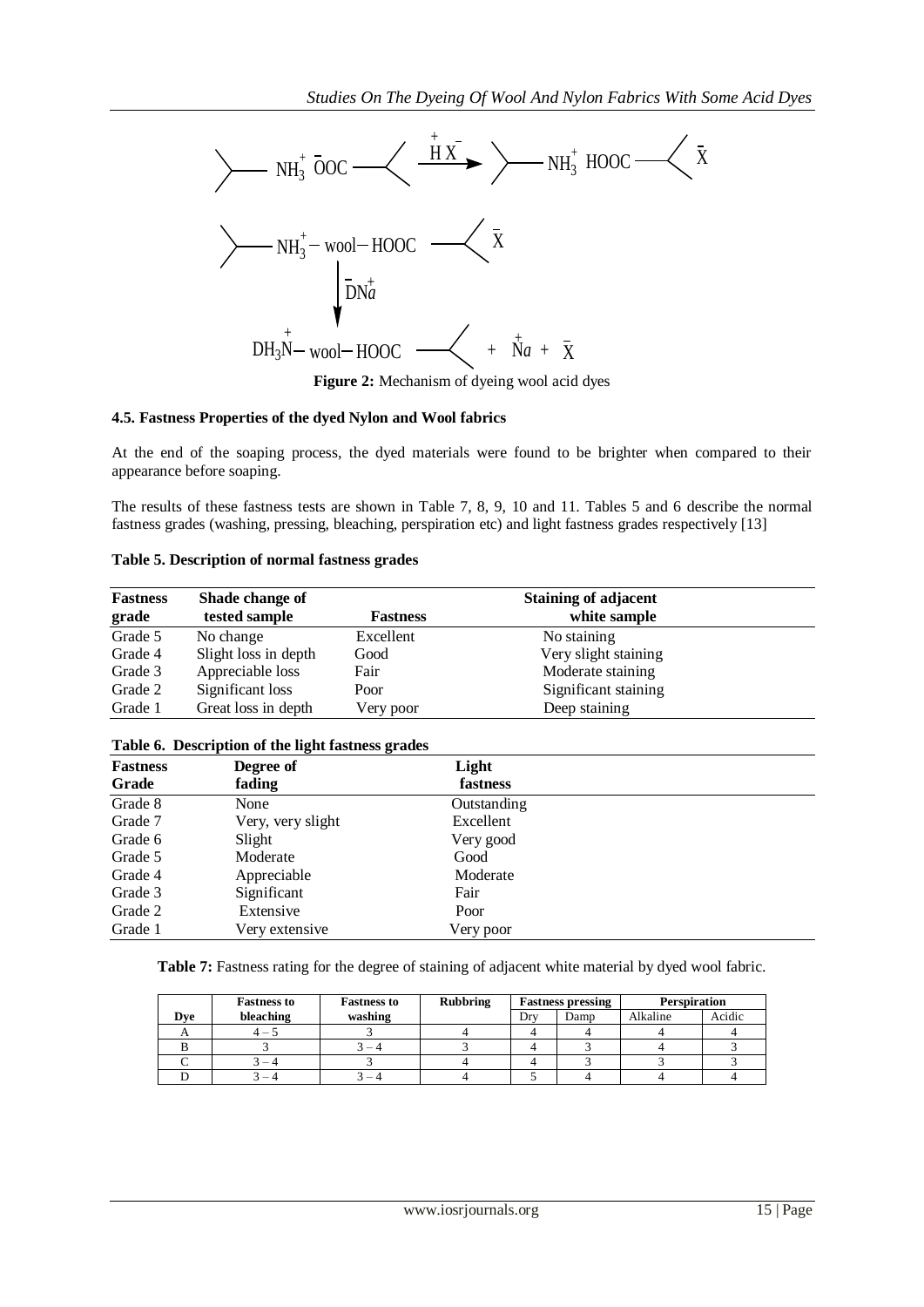| <b>Dye</b> | <b>Fastness</b> to<br>bleaching | <b>Fastness to</b><br>washing | <b>Fastness to</b><br><b>Rubbing</b> | <b>Fastness</b><br>to<br>pressing |      | <b>Fastness</b><br><b>Perspiration</b> | to   |
|------------|---------------------------------|-------------------------------|--------------------------------------|-----------------------------------|------|----------------------------------------|------|
|            |                                 |                               |                                      | Dry                               | Damp | <b>Alkalin</b>                         | Acid |
|            |                                 |                               |                                      |                                   |      | e                                      |      |
| Α          |                                 |                               |                                      |                                   |      |                                        |      |
| B          |                                 |                               |                                      |                                   |      |                                        |      |
|            |                                 |                               |                                      |                                   |      |                                        |      |
|            |                                 |                               |                                      |                                   |      |                                        |      |

**Table 8:** Colour fastness rating for the wool fabrics

**Table 9:** Fastness rating for the degree of staining of adjacent white fabric by dyed nylon fabric

| <b>Dye</b> | <b>Fastness</b><br>to | <b>Fastness</b><br>to | <b>Fastness</b><br>to |     | <b>Fastness to</b> | <b>Fastness</b>     | to            |
|------------|-----------------------|-----------------------|-----------------------|-----|--------------------|---------------------|---------------|
|            | bleaching             | washing               | <b>Rubbing</b>        |     | pressing           | <b>Perspiration</b> |               |
|            |                       |                       |                       | Dry | Damp               | <b>Alkaline</b>     | <b>Acidic</b> |
| A          | $4 - 5$               |                       |                       |     |                    |                     |               |
| в          |                       | $2 - 3$               |                       |     |                    |                     |               |
|            | $4 - 5$               | $4 - 5$               |                       |     |                    |                     |               |
|            | $4 - 5$               |                       |                       |     |                    |                     | 4 –           |

**Table 10:** Colour change of dyed nylon fabric after washing, bleaching, rubbing and pressing.

| Dve | <b>Fastness</b><br>to<br>bleaching | Fastness<br>to<br>washing | <b>Fastness to</b><br><b>Fastness to</b><br><b>Fastness</b><br>to<br><b>Rubbing</b><br><b>Perspiration</b><br>pressing |     |      |                 |        |
|-----|------------------------------------|---------------------------|------------------------------------------------------------------------------------------------------------------------|-----|------|-----------------|--------|
|     |                                    |                           |                                                                                                                        | Dry | Damp | <b>Alkaline</b> | Acidic |
| A   |                                    |                           |                                                                                                                        |     |      |                 |        |
|     |                                    |                           |                                                                                                                        |     |      |                 |        |
|     |                                    |                           |                                                                                                                        |     |      |                 |        |
|     |                                    |                           |                                                                                                                        |     |      |                 |        |

|  |  |  | Table 11: Light fastness rating of dyed wool and nylon fabrics. |  |
|--|--|--|-----------------------------------------------------------------|--|
|--|--|--|-----------------------------------------------------------------|--|

|     | <b>Rating</b> |              |
|-----|---------------|--------------|
| Dve | <b>Wool</b>   | <b>Nylon</b> |
|     |               |              |
|     |               |              |
|     |               |              |
|     |               |              |
|     |               |              |

It is evident from the result of the assessments presented on Table  $7 - 11$  that the nylon and wool fabric exhibited good to excellent fastness test to bleaching, rubbing, pressing and perspiration but poor fastness to light and washing.

However, the good fastness to rubbing obtained indicates that there was no staining of other fabric rubbed against the dyed fabric. Also the test for dry and damp fastness to pressing showed excellent and good ratings respectively, thus both dry and damp pressing are recommended for nylon and wool fabrics when dyed with acid dyes. Another positive results obtained were good fastness to bleaching and this implies that bleaching agents do not have adverse effects on the dyed fabrics.

# **V. Conclusion and Recommendation.**

From the results of the study it may be observed that acid dyes have good substantively and high exhaustion for both nylon and wool fabrics, even though nylon has higher percentage exhaustion, which may be due to its open structure. Nylon however is less thick fabric than wool. Both nylon and wool fabrics showed good colour fastness properties to bleaching agents, pressing (dry and damp) and perspiration but poor fastness to high and washing.

However, it may be concluded that dye B may be more suitable for dyeing nylon and wool be more suitable for dyeing nylon and wool fabrics based on the results obtained and can be utilize by both local and commercial dyers. The draw backs found (poor light and wash fastness) may be overcome by suitable after treatments hence research efforts should be tilted towards enhancement of the properties of acid dyed wool and nylon fabrics through after treatments.